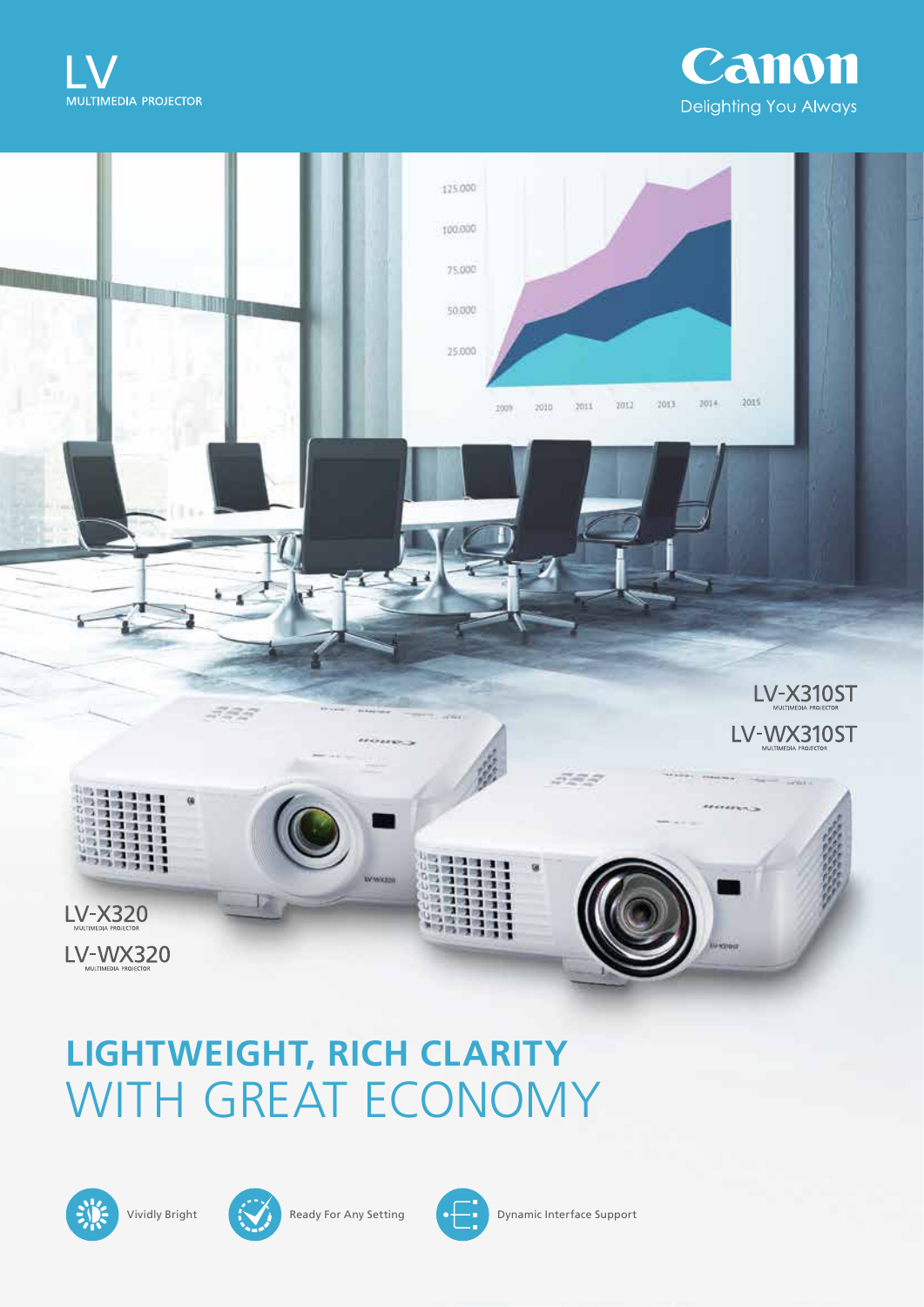# **Vividly Bright**

## **Dynamic Interface Support**

## **LV-WX310ST**

### **LV-X320**

## **LV-X310ST**

## **LV-WX320**



Delivers vibrant brightness levels of up to 3200 lumens with a superb contrast ratio of 10000:1 for great clarity, wherever the setting. From indoor professional presentations to outdoor events with bright ambient light, you'll enjoy amazing quality and colour fidelity.

> Users can look forward to expanded connectivity choices that fit perfectly with any projection purposes. Your Canon LV projectors enable intuitive projection directly via MHL or HDMI at the convenience of a smart device.

Clarity is optimised with the 4-point keystone corner adjustment function that effectively corrects distorted edges at each point. Paired with the highly adaptable lens shift support, projecting quality content is no longer limited to any environment.

| <b>PROJECTION DISTANCE</b> |                           |                                |        |  |  |
|----------------------------|---------------------------|--------------------------------|--------|--|--|
|                            | <b>IMAGE SIZE (16:10)</b> | <b>PROJECTION DISTANCE (m)</b> |        |  |  |
| Type (inch)                | Width (m)                 | Height (m)                     | Length |  |  |
| 70                         | 1.51                      | 0.94                           | 0.74   |  |  |
| 80                         | 1.72                      | 1.08                           | 0.84   |  |  |
| 90                         | 1.94                      | 1.21                           | 0.95   |  |  |
| 100                        | 2.15                      | 1.35                           | 1.05   |  |  |
| 120                        | 2.58                      | 1.62                           | 1.26   |  |  |

| <b>PROJECTION DISTANCE</b> |           |            |                                |                  |  |
|----------------------------|-----------|------------|--------------------------------|------------------|--|
| <b>IMAGE SIZE (4:3)</b>    |           |            | <b>PROJECTION DISTANCE (m)</b> |                  |  |
| Type (inch)                | Width (m) | Height (m) | Length<br>(Wide)               | Length<br>(Tele) |  |
| 60                         | 1.22      | 0.91       | 2.4                            | 2.6              |  |
| 70                         | 1.42      | 1.07       | 2.8                            | 3.1              |  |
| 80                         | 1.63      | 1.22       | 3.2                            | 3.5              |  |
| 90                         | 1.83      | 1.37       | 3.6                            | 3.9              |  |
| 100                        | 2.03      | 1.52       | 4.0                            | 4.4              |  |
| 120                        | 2.44      | 1.83       | 4.8                            | 5.2              |  |
| 150                        | 3.05      | 2.29       | 6.0                            | 6.6              |  |
| 180                        | 3.66      | 2.74       | 7.2                            | 7.9              |  |

| <b>PROJECTION DISTANCE</b> |                           |                                |                               |                               |  |
|----------------------------|---------------------------|--------------------------------|-------------------------------|-------------------------------|--|
|                            | <b>IMAGE SIZE (16:10)</b> | <b>PROJECTION DISTANCE (m)</b> |                               |                               |  |
| Type (inch)                | Width (m)                 | Height (m)                     | Max. Zoom<br>Length<br>(Wide) | Min. Zoom<br>Length<br>(Tele) |  |
| 60                         | 1.29                      | 0.81                           | 2.0                           | 2.2                           |  |
| 70                         | 1.51                      | 0.94                           | 2.3                           | 2.6                           |  |
| 80                         | 1.72                      | 1.08                           | 2.7                           | 2.9                           |  |
| 90                         | 1.94                      | 1.21                           | 3.0                           | 3.3                           |  |
| 100                        | 2.15                      | 1.35                           | 3.3                           | 3.7                           |  |
| 120                        | 2.58                      | 1.62                           | 4.0                           | 4.4                           |  |
| 150                        | 3.23                      | 2.02                           | 5.0                           | 5.5                           |  |
| 180                        | 3.88                      | 2.42                           | 6.0                           | 6.6                           |  |

| <b>PROJECTION DISTANCE</b> |           |            |                                |  |  |
|----------------------------|-----------|------------|--------------------------------|--|--|
| <b>IMAGE SIZE (4:3)</b>    |           |            | <b>PROJECTION DISTANCE (m)</b> |  |  |
| Type (inch)                | Width (m) | Height (m) | Length                         |  |  |
| 60                         | 1.22      | 0.91       | 0.74                           |  |  |
| 70                         | 1.42      | 1.07       | 0.86                           |  |  |
| 80                         | 1.63      | 1.22       | 0.99                           |  |  |
| 90                         | 1.83      | 1.37       | 1.11                           |  |  |
| 100                        | 2.03      | 1.52       | 1.23                           |  |  |
| 120                        | 2.44      | 1.83       | 1.48                           |  |  |

#### KIT CONTENTS

#### OPTIONAL PARTS





- Projector Remote Controller LV-RC08
- Computer Cable
- Power Cord

• Projector Remote Controller LV-RC08

#### REPLACEMENT PARTS

- Replacement Lamp LV-LP38
- Replacement Lamp LV-LP40



- 1 Top Controls and Indicators 2 Lamp Cover
- 3 Exhaust Vents
- 
- 4 Angle Adjusting Button
- 5 Focus Ring / Zoom Ring 6 Front Infrared Remote Receiver **7** Projection Lens
- 8 Air Intake Vents

The latest Canon LV projector series presents great affordability with the power of uncompromised brightness levels and contrast ratio. Delivering quality projections even in bright settings, your audiences will appreciate vivid, lifelike precision that is rich in detail and colour fidelity. Performance gets better with the versatile keystone corner adjustment function that corrects distorted edges. Wherever you are, setting up is easy when they pack as light as 2.5kg, and easily connected via MHL or HDMI.





# CANON COMPACT BUSINESS PROJECTORS FUNCTIONAL, PORTABLE & VERSATILE

8 Audio In



- 1 Service (for service personnel) **2** LAN (RJ-45) **3** HDMI / MHL Input
- 4 PC Input x2
- 5 Control
- (RS232C connection)
- 6 Video Input
- **7** S-Video Input
- 9 Audio Out 10 Power Cord Connector 11 Kensington Security Slot 12 Adjustable Feet (Front) 13 Security Bar 14 Adjustable Feet (Rear)